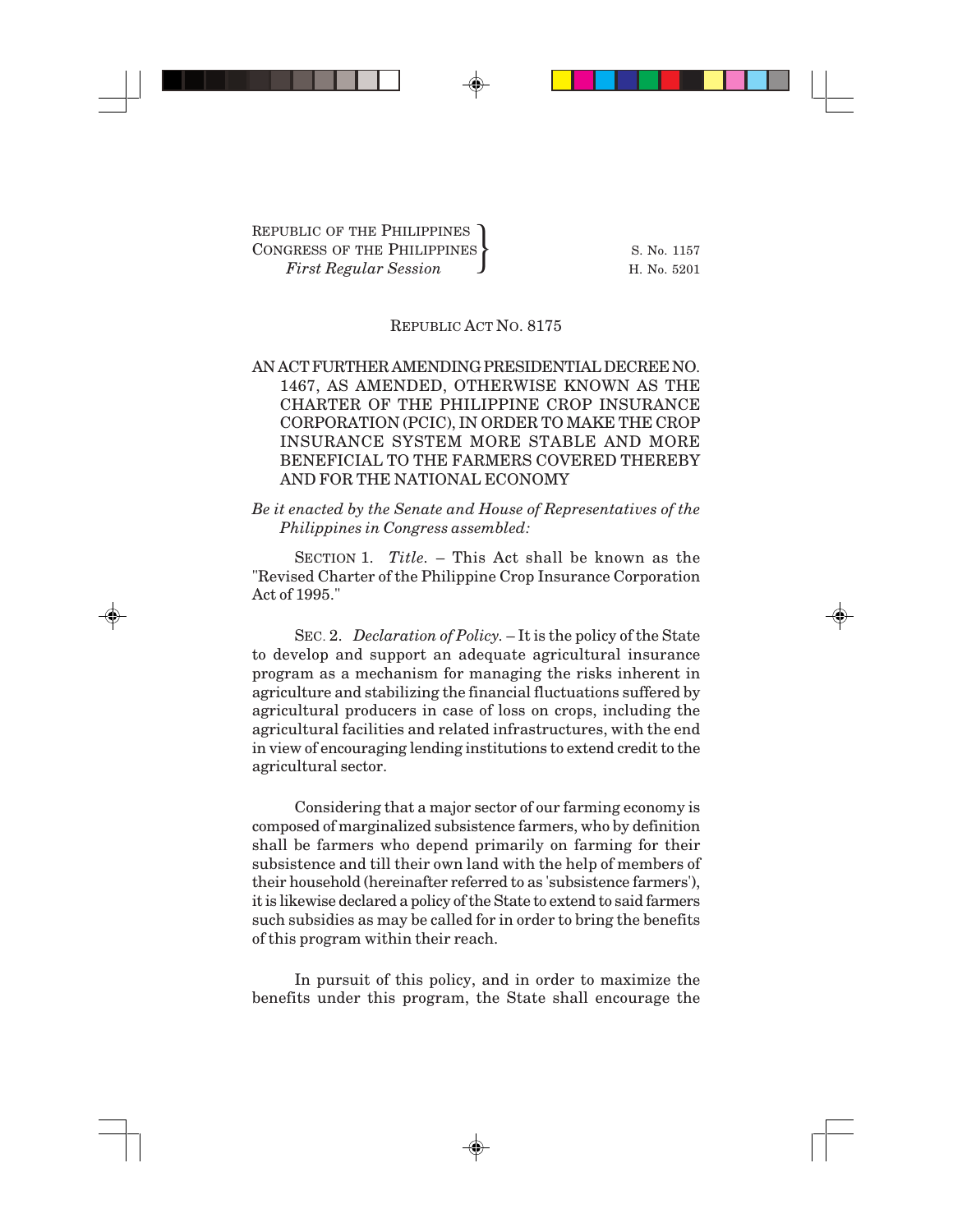formation, development and promotion of people's organizations and/or associations such as cooperatives as provided for by Section 23 of Article II, Sections 15 and 16 of Article XII, and Sections 15 and 16 of Article XIII of the Constitution, as service channels through which such benefits shall preferably be extended.

SEC. 3. Section 1 of Presidential Decree No. 1467, as amended, is hereby further amended, to read as follows:

"SEC. 1. *Creation of the Philippine Crop Insurance Corporation.* – There is hereby created a body corporate to be known as the "Philippine Crop Insurance Corporation" (PCIC and herein called the Corporation) which shall be attached to the Department of Agriculture for budgetary purposes. The Corporation shall insure qualified farmers against losses arising from natural calamities, plant diseases and pest infestations. Initially, the Corporation shall provide insurance coverage for palay crops and later on to other crops without prejudice to the inclusion of other non-crop agricultural assets such as but not limited to machineries equipment, transport facilities and other related infrastructures, as the Board of Directors of the Corporation may determine. Such crop insurance shall cover, in every case, the cost of production inputs, the value of the farmer's own labor and those of the members of his household, including the value of the labor of hired workers, and a portion of the expected yield as the Board of Directors in its discretion, decide to insure. Such insurance protection, however, shall exclude losses arising from avoidable risks emanating from or due to the negligence, malfeasance or fraud committed by the insured or any member of his immediate farm household or employee or the failure of the insured to follow proven farm practices."

SEC. 4. Subsection 3.11 of Section 3 of Presidential Decree No. 1467 as amended, is hereby further amended, to read as follows:

"3.11. To generate internal funds by floating bonds, expansion to other insurance lines and extending coverage to other areas of agriculture in order to address insurance needs of the target sector and to do and perform acts and things and to exercise all the general powers conferred by law upon the Corporation as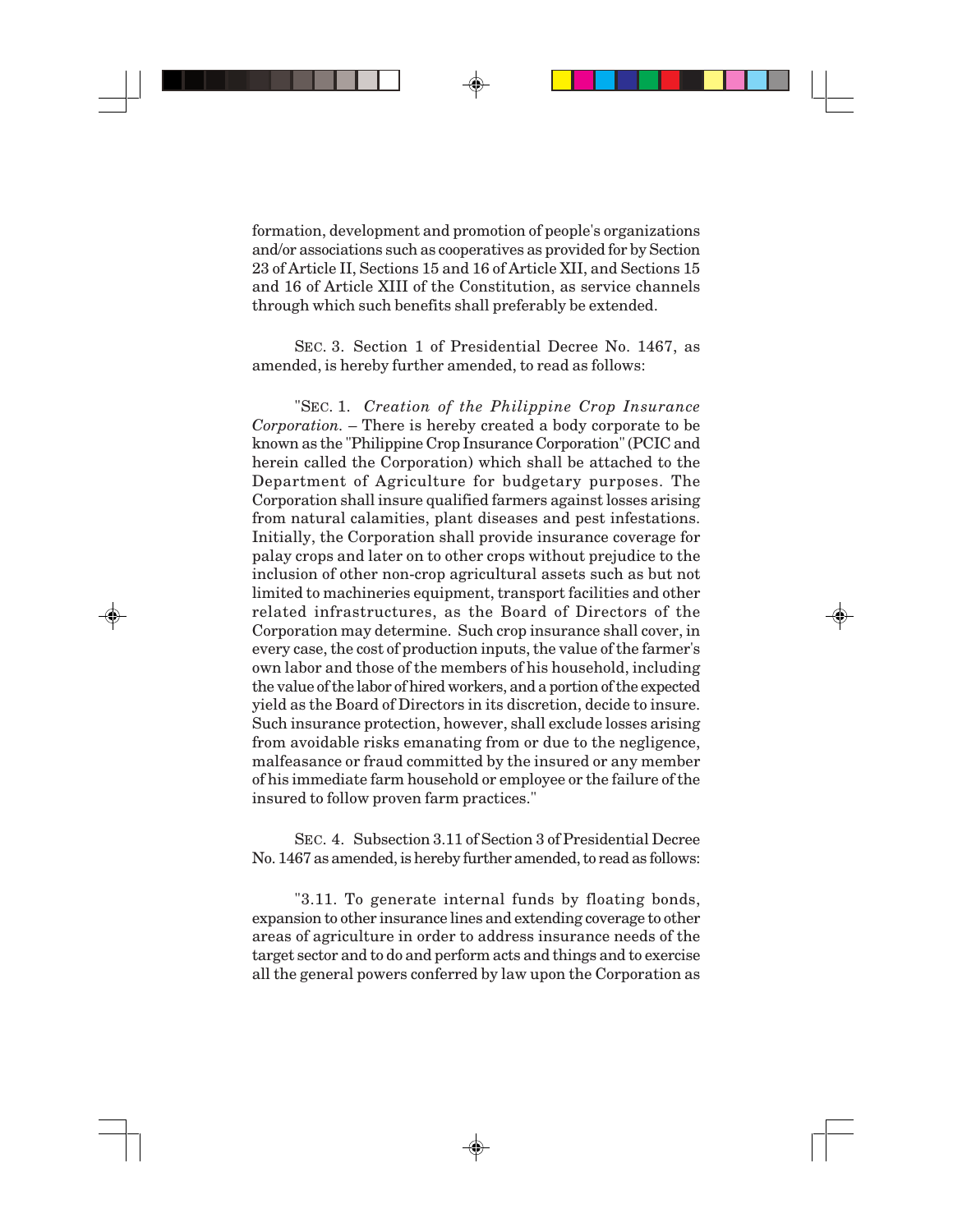are incidental or conducive to the attainment of the objectives of the Corporation."

SEC. 5. Section 5 of the Presidential Decree No. 1467, as amended, is hereby further amended, to read as follows:

"SEC. 5. *Rate of Premium and its Sharing*. – The rate of premium, as well as the allocated sharing thereof by the farmers, the lending institutions, the Government of the Republic of the Philippines (herein called the Government) and other parties, shall be determined by the Board of Directors of the Corporation: *Provided,* That the share of the Government in the premium cost in the form of premium subsidy, shall be limited to subsistence farmers: *Provided, however,* That each of these subsistence farmers is cultivating not more than seven (7) hectares by themselves or with the help of the labor of the members of their households or hired labor, the premium rate and sharing to be determined by the Board of Directors subject to approval by the President of the Philippines: *Provided, further,* That the premium share of the subsistence farmer shall be reasonably affordable by him: *Provided, furthermore,* That the Government shall share in the premium cost only in insurance coverage against unforeseen and unavoidable risks such as, but not limited to typhoons, droughts, outbreaks of pest and diseases: *Provided, finally,* That premium subsidy and/or insurance benefits shall upon the accumulation of surplus funds, be increased to such amount as may be determined by the Board taking into consideration that the Corporation has been established not only for profit but mainly to help the insured in their direct hours of need."

SEC. 6. Section 6 of Presidential Decree No. 1467, as amended, is hereby amended by adding three (3) new paragraphs to be designated as subsections 6.3, 6.4 and 6.5 to read as follows:

"6.3. Unappropriated and/or unreleased government premium subsidy for policies written for the period from May 1, 1981 up to the approval of this Act computed on the basis of premium rates and sharing previously approved by the President as authorized by law shall be programmed for payment by the Government within a period of ten (10) years from the approval of this Act, and the yearly sums shall be included in the budgetary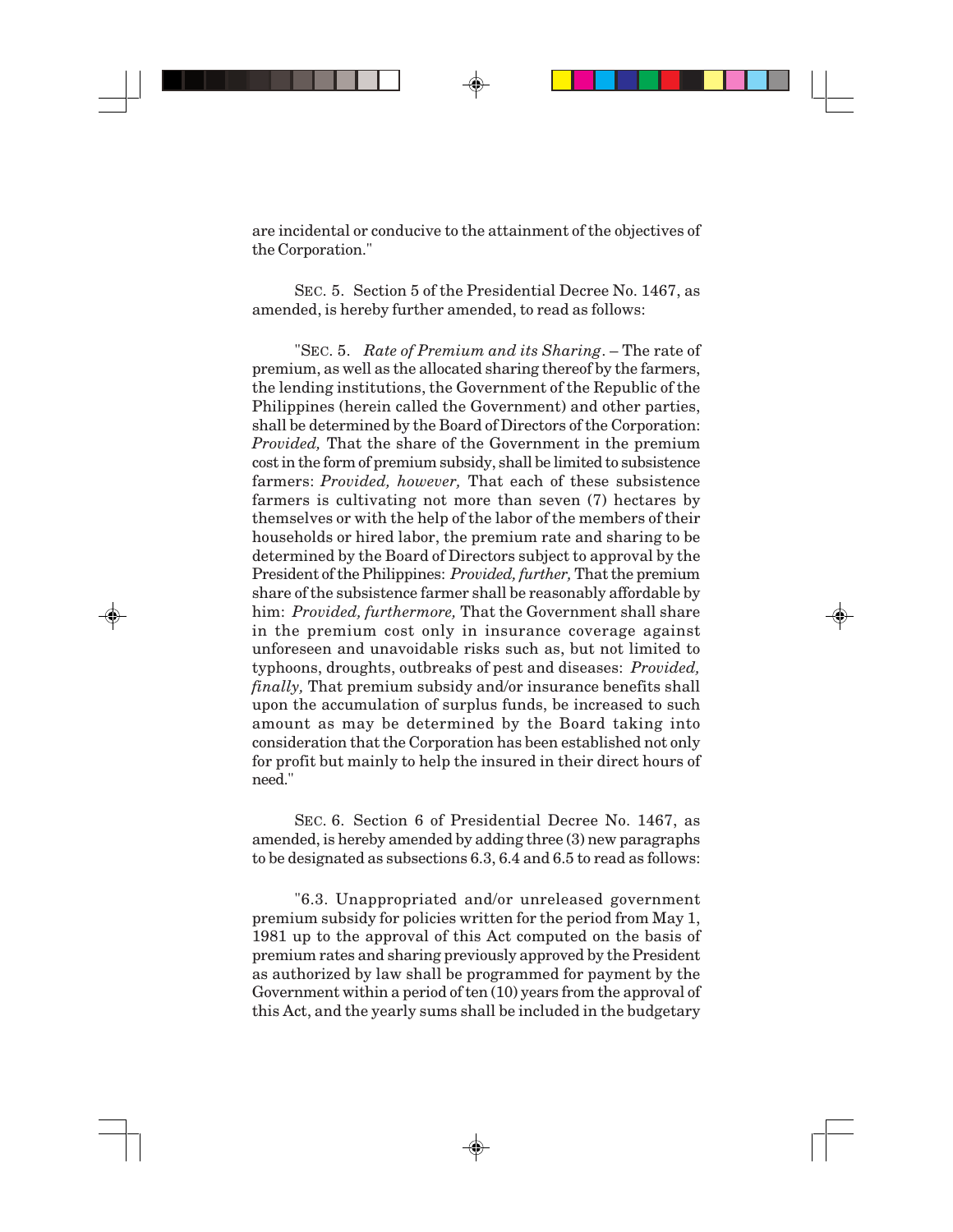appropriations for submission to Congress, starting the fiscal year following approval hereof, in addition to the premium subsidy requirement for the year involved.

"6.4. Calamity funds earmarked by the Government shall include a certain percentage for crop insurance and shall be released to and administered by the Corporation.

"6.5. Ten percent (10%) of the net earnings of the Philippine Charity Sweepstakes Office (PCSO) from its lotto operation shall be earmarked for the Crop Insurance Program and said amount shall be directly remitted by the PCSO to the Corporation every six (6) months until the amount of government subscription is fully paid."

SEC. 7. Subsections 8.1 and 8.3 of Section 8 of Presidential Decree No. 1467, as amended, are hereby further amended, to read as follows:

"8.1. The authorized capital stock of the Corporation is Two billion pesos (P2,000,000,000) divided into Fifteen million (15,000,000) common shares with a par value of One hundred pesos (P100) each share, which shall be fully subscribed by the Government and Five million (5,000,000) preferred shares with a par value of One hundred pesos (P100) per share which shall have the features as provided in Section 8.4 hereof and shall be issued in accordance with the provisions of Section 8.5 hereof.

"8.3. The additional common capital stock of One billion pesos (P1,000,000,000) shall be fully subscribed by the Government and the necessary funds shall be appropriated by Congress unless otherwise provided by existing laws: *Provided,* That Congress shall provide, on an annual basis, at least fifty percent (50%) of the needed capital, until the authorized capital stock is fully paid up."

SEC. 8. A new subparagraph is hereby added to Section 8 of Presidential Decree No. 1467, as amended, designated as subparagraph 8.6, to read as follows:

"8.6. The additional common capital stock shall not be used, in any case, to expand the present manpower of the Corporation."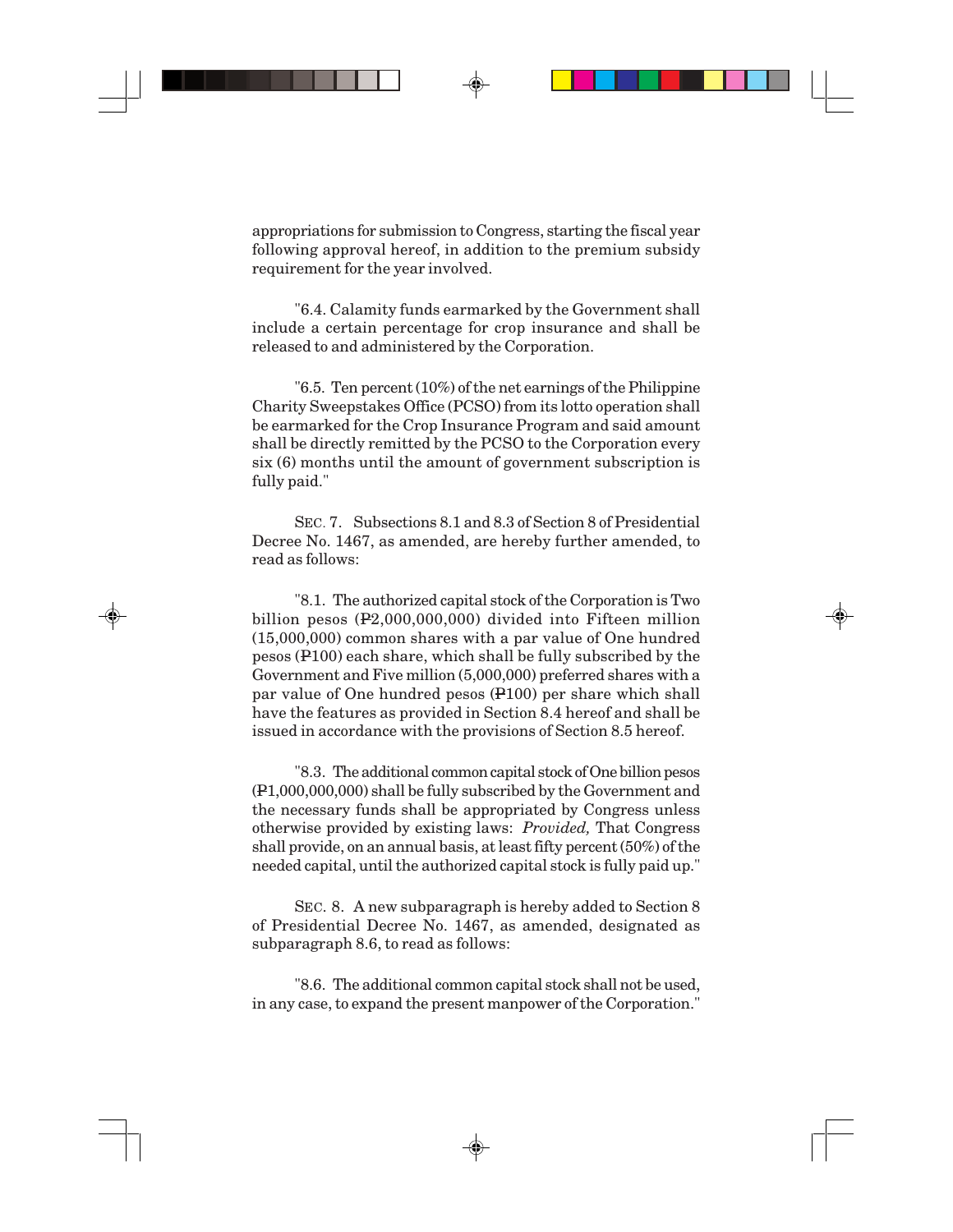SEC. 9. Two (2) new sections are hereby inserted between Sections 8 and 9 of Presidential Decree No. 1467, as amended, designated as Sections 8-A and 8-B, to read as follows:

"SEC. 8-A. A State reserve fund for catastrophic losses in the amount of Five hundred million pesos (P500,000,000) shall be created exclusively to answer for the proportion of all losses in excess of risk (pure) premiums under the Corporation's Crop Insurance Program for small farmers. The Fund shall be administered by a government financial institution to be designated by the Corporation's Board of Directors. Such sum as may be necessary for the purpose shall be funded by the National Government through the annual General Appropriations Act starting the calendar year immediately following the approval of this Act and every year thereafter until the full amount is completed. The mechanics of claims against the fund and to what extent the Fund shall be liable shall be determined jointly by the financial institution administering the Fund, subject to the approval by the President.

"SEC. 8-B In order to spread the risk of the Corporation, the PCIC is hereby authorized to seek reinsurance protection whenever it may be available."

SEC. 10. Subsection 9.1 of Section 9 of Presidential Decree No. 1467, as amended, is hereby further amended, to read as follows:

"9.1. The powers of the Corporation shall be vested in and exercised by a Board of Directors now composed of seven (7) members and made up of the following: the President of the Land Bank of the Philippines (LBP), the President of the Corporation, the Executive Director of the Agricultural Credit Policy Council (ACPC), a representative from the private insurance industry to be nominated by the Secretary of Finance and three (3) representatives from the subsistence farmers sector, preferably representing agrarian reform beneficiaries/cooperatives/ associations coming from Luzon, Visayas and Mindanao, who shall be selected and nominated by the different farmers organizations and/or cooperatives. The respective nominees of the private insurance industry and the farmer's sector shall be submitted to and appointed by the President. The chairman of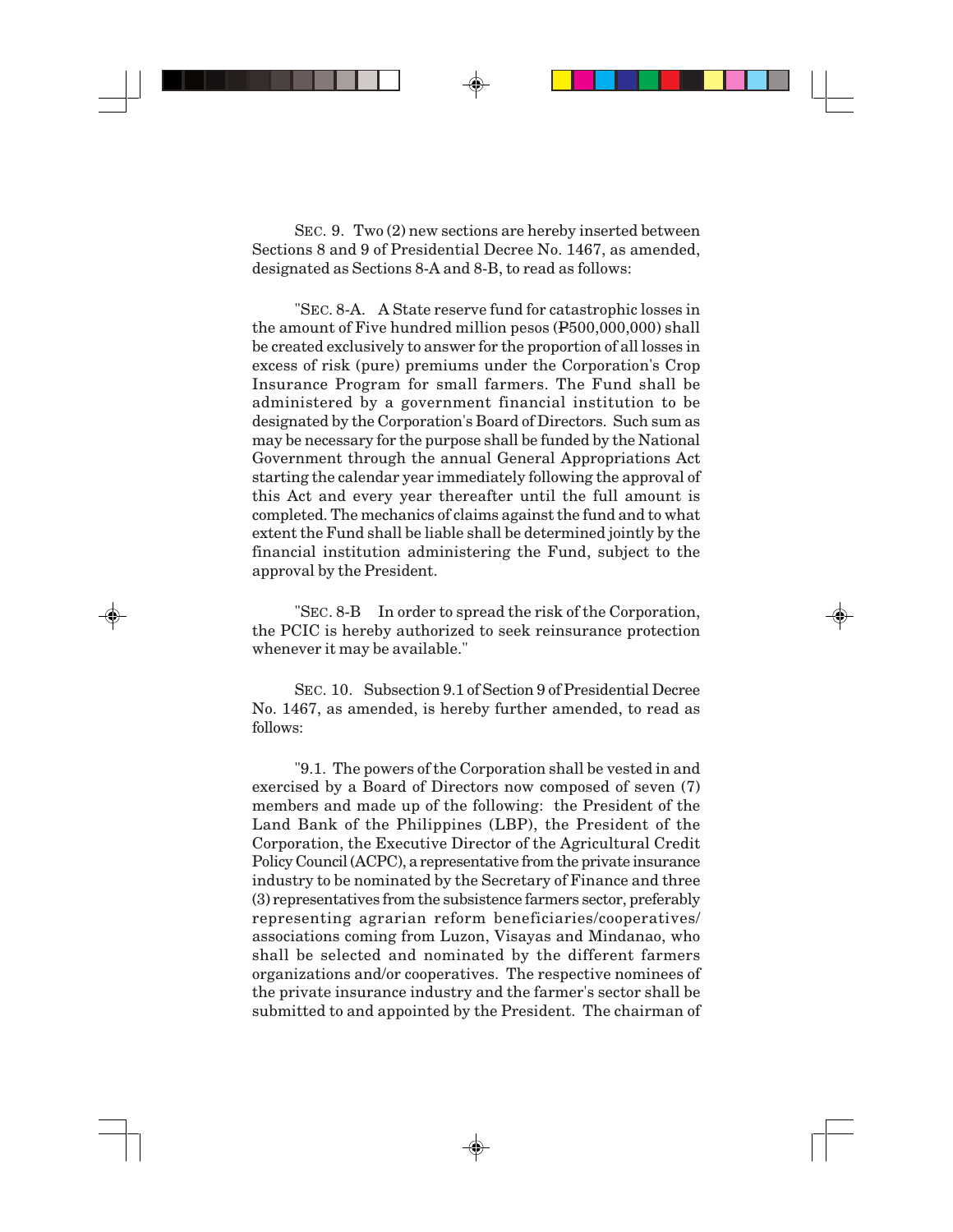the Board of Directors shall be appointed by the President from among the members of the Board of Directors. The President of the Corporation shall also be appointed by the President and shall be *ex officio* vice chairman who shall assist the chairman and act in his stead in case of absence or incapacity. In case of absence or incapacity of both the chairman and the vice chairman, the Board of Directors shall designate a temporary chairman from among its members. Except for the President of the LBP and the Executive Director of the ACPC, all members of the Board of Directors, including the President of the Corporation, shall be appointed by the President within a reasonable period of time after the approval of this Act."

SEC. 11. Subsection 9.4 of Section 9 of Presidential Decree No. 1467, as amended, is hereby further amended, to read as follows:

"9.4. The Chairman and the members of the Board shall each receive a *per diem* of not less than One thousand five hundred pesos (P1,500) for each meeting of the Board personally attended, but in no case to exceed Seven thousand five hundred pesos (P7,500) a month: *Provided, however,* That in the case of the representatives of subsistence farmers' sector, the Board is authorized to determine reasonable travelling and, if necessary, subsistence expenses in going to and returning from said Board meetings to be disbursed to them in addition to their *per diem.*"

SEC. 12. Subsection 10.3 of Section 10 of Presidential Decree No. 1467, as amended, is hereby further amended, to read as follows:

"10.3. To borrow funds from local and international financing sources or institutions and issue bonds up to five (5) times the value of its authorized capital stock for the purpose of financing the programs and projects deemed vital for the attainment of the Corporation's goals and objectives."

SEC. 13. A new section is hereby inserted between Sections 11 and 12 of Presidential Decree No. 1467, as amended, designated as Section 11-A, to read as follows: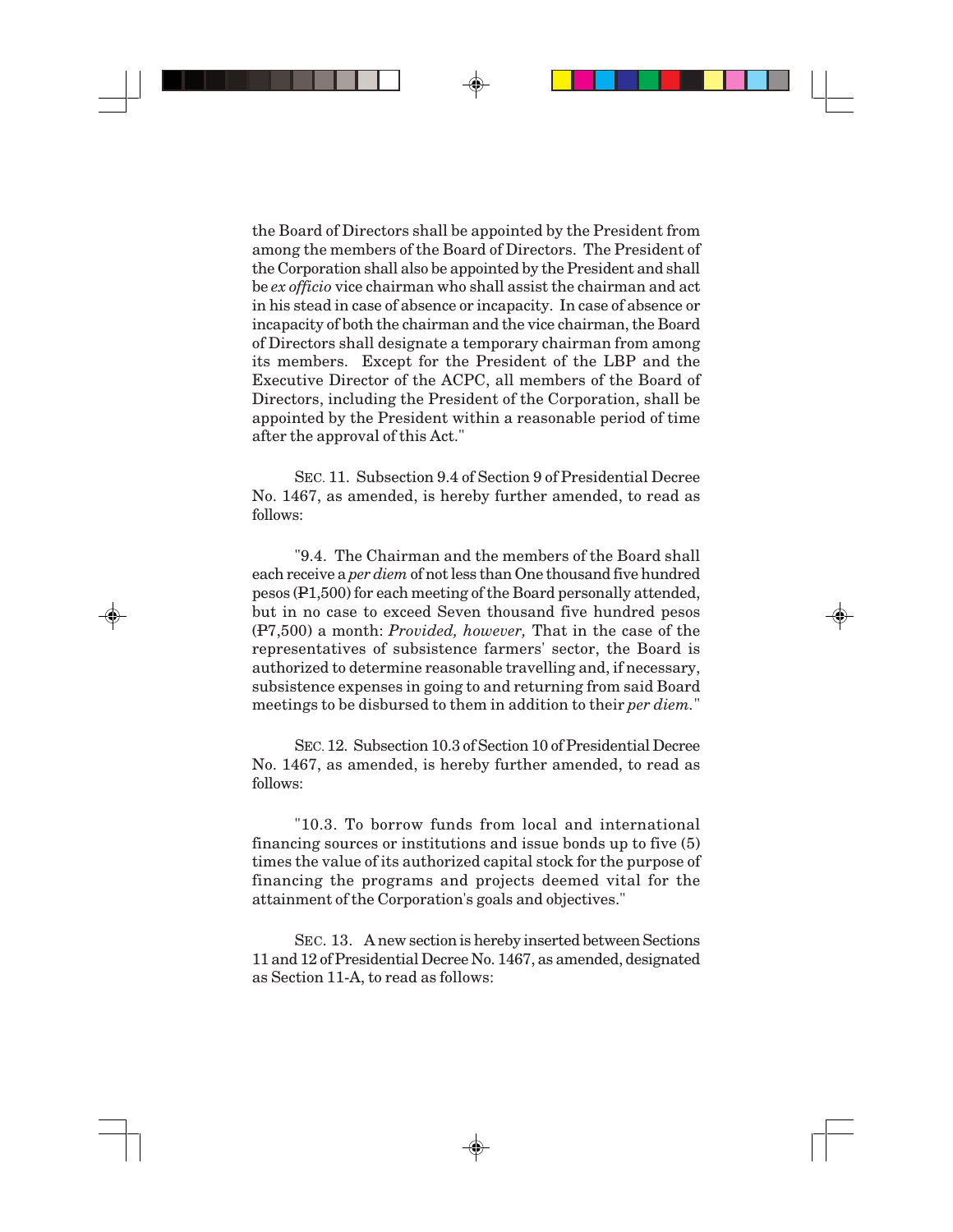## "SEC. 11-A. *Settlement of Claims.* –

"11-A. 1. Claims for indemnity against the Corporation shall be settled by the Corporation's regional manager concerned or the appropriate officer to whom he may delegate the function. However, if in the opinion of the regional manager the claim is novel, difficult or controversial, the matter may be elevated by the regional manager to the President of the Corporation for decision.

"11-A. 2. The claimant aggrieved by the decision of the regional manager may within thirty (30) days from receipt of the decision, request for reconsideration thereof, and if not satisfied therewith, may elevate the matter to the President of the Corporation.

"11-A. 3. Any party aggrieved by a decision, order or ruling of the President of the Corporation may appeal said decision, order, or ruling to the Corporation's Board of Directors.

"11-A. 4. Any claim not acted upon within sixty (60) days from submission by the affected farmer of complete claim documents to the Corporation shall be considered approved."

SEC. 14. Presidential Decree No. 1467, as amended, is hereby further amended by adding a new section thereof to read as follows:

"SEC. 11-B. *No Claim Benefits.* – Any insured farmer who has not filed any claim during the immediately preceding three (3) crop seasons shall be entitled to a no-claim benefit of at least ten percent (10%) of his premium share paid for said crop seasons to be deposited in a trust fund and to be managed by the Corporation. Such trust fund may be used to finance premium rebate or premium credit applicable to the immediately following crop seasons as determined by the Board of Directors of the Corporation."

SEC. 15. Section 15 of Presidential Decree No. 1467, as amended, is hereby further amended to read as follows: